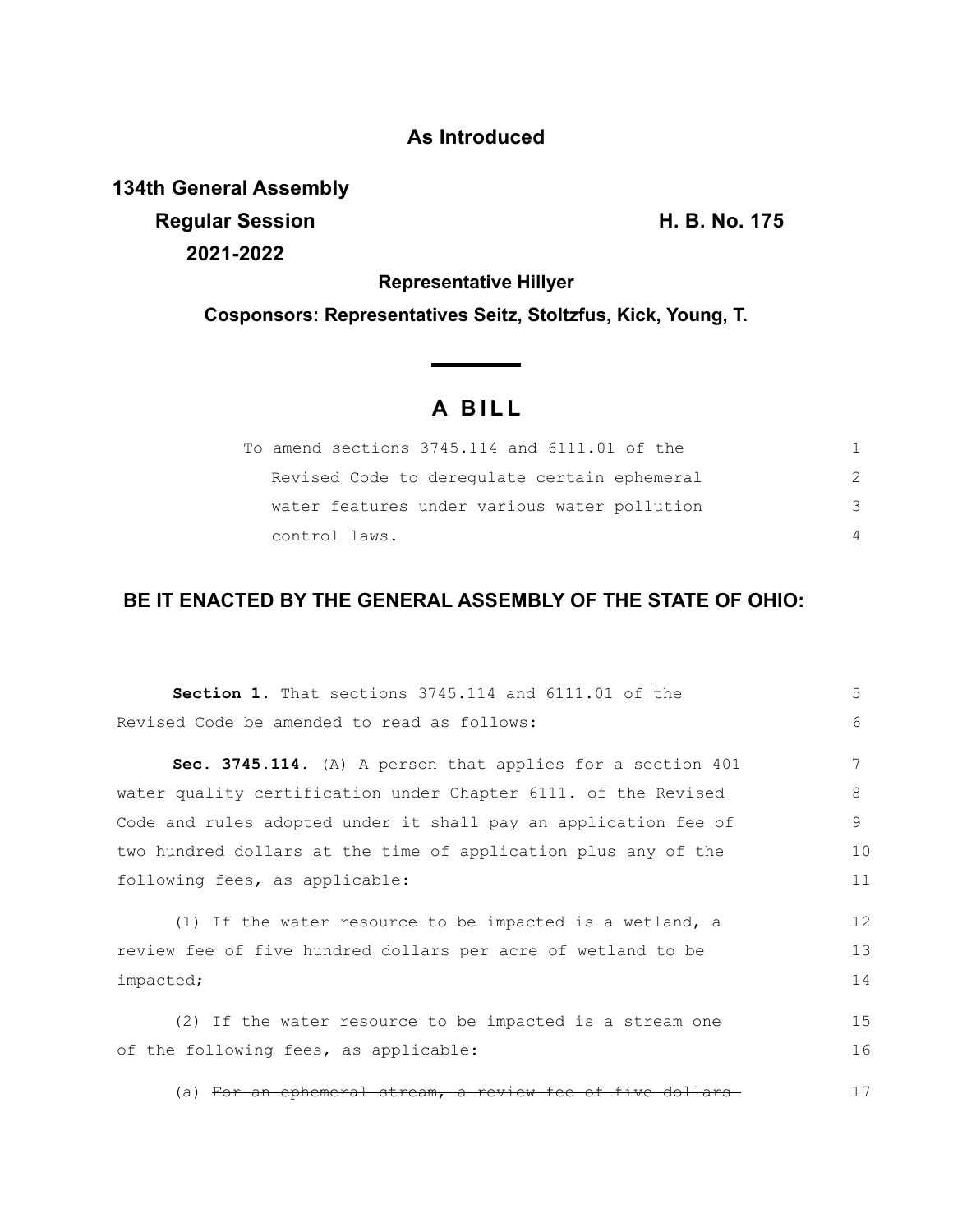| <del>per linear foot of stream to be impacted, or two hundred-</del> | 18 |
|----------------------------------------------------------------------|----|
| <del>dollars, whichever is greater;</del>                            | 19 |
| (b) For an intermittent stream, a review fee of ten                  | 20 |
| dollars per linear foot of stream to be impacted, or two hundred     | 21 |
| dollars, whichever is greater;                                       | 22 |
| (e) (b) For a perennial stream, a review fee of fifteen              | 23 |
| dollars per linear foot of stream to be impacted, or two hundred     | 24 |
| dollars, whichever is greater.                                       | 25 |
| (3) If the water resource to be impacted is a lake, a                | 26 |
| review fee of three dollars per cubic yard of dredged or fill        | 27 |
| material to be moved.                                                | 28 |
| (B) One-half of all applicable review fees levied under              | 29 |
| this section shall be due at the time of application for a           | 30 |
| section 401 water quality certification. The remainder of the        | 31 |
| fees shall be paid upon the final disposition of the application     | 32 |
| for a section 401 water quality certification. The total fee to      | 33 |
| be paid under this section shall not exceed twenty-five thousand     | 34 |
| dollars per application. However, if the applicant is a county,      | 35 |
| township, or municipal corporation in this state, the total fee      | 36 |
| to be paid shall not exceed five thousand dollars per                | 37 |
| application.                                                         | 38 |
| (C) All money collected under this section shall be                  | 39 |
| transmitted to the treasurer of state for deposit into the state     | 40 |
| treasury to the credit of the surface water protection fund          | 41 |
| created in section 6111.038 of the Revised Code.                     | 42 |
| (D) The fees established under this section do not apply             | 43 |
| to any state agency as defined in section 119.01 of the Revised      | 44 |
| Code or to the United States army corps of engineers.                | 45 |

(E) The fees established under this section do not apply 46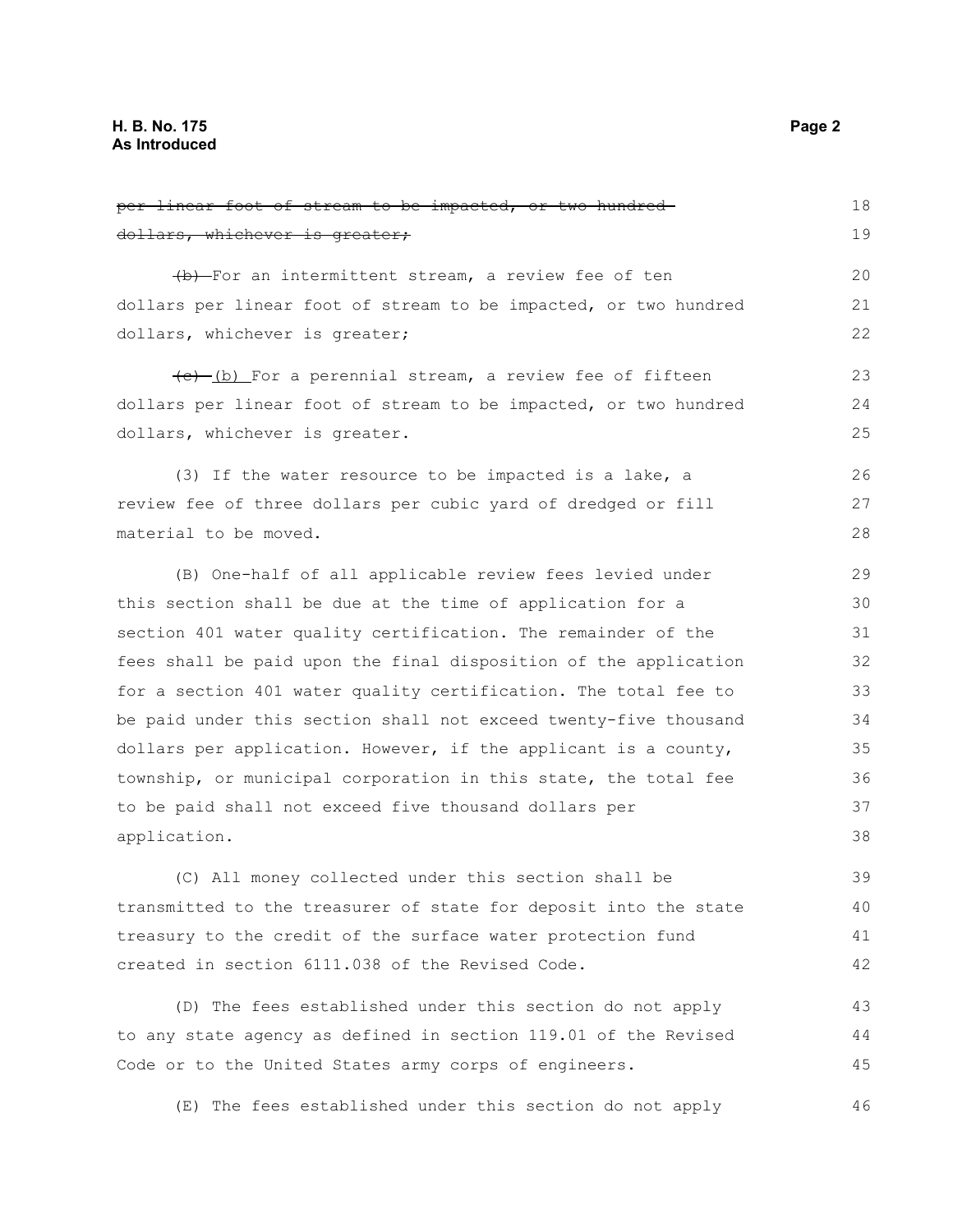#### **H. B. No. 175** Page 3 **As Introduced**

to projects that are authorized by the environmental protection agency's general certifications of nationwide permits or general permits issued by the United States army corps of engineers. As used in this division, "general permit" and "nationwide permit" have the same meanings as in rules adopted under Chapter 6111. of the Revised Code. 47 48 49 50 51 52

(F) Coal mining and reclamation operations that are authorized under Chapter 1513. of the Revised Code are exempt from the fees established under this section for one year after the effective date of this amendment March 30, 2006. 53 54 55 56

(G) As used in this section:

(1) "Ephemeral streamfeature" means a stream that flows surface water flowing or pooling only in direct response to precipitation in the immediate watershed or in response to the melting of a cover of, such as rain or snow and ice and that has channel bottom that is always above the local water table.

(2) "Intermittent stream" means a stream that is below the local water table and flows for at least a part of each year and that obtains its flow from both surface runoff and ground water discharge. 63 64 65 66

(3) "Perennial stream" means a stream or a part of a stream that flows continuously during all of the calendar year as a result of ground water discharge or surface water runoff. "Perennial stream" does not include an intermittent stream or an ephemeral streamfeature. 67 68 69 70 71

**Sec. 6111.01.** As used in this chapter:

(A) "Pollution" means the placing of any sewage, sludge, sludge materials, industrial waste, or other wastes in any waters of the state. 73 74 75

57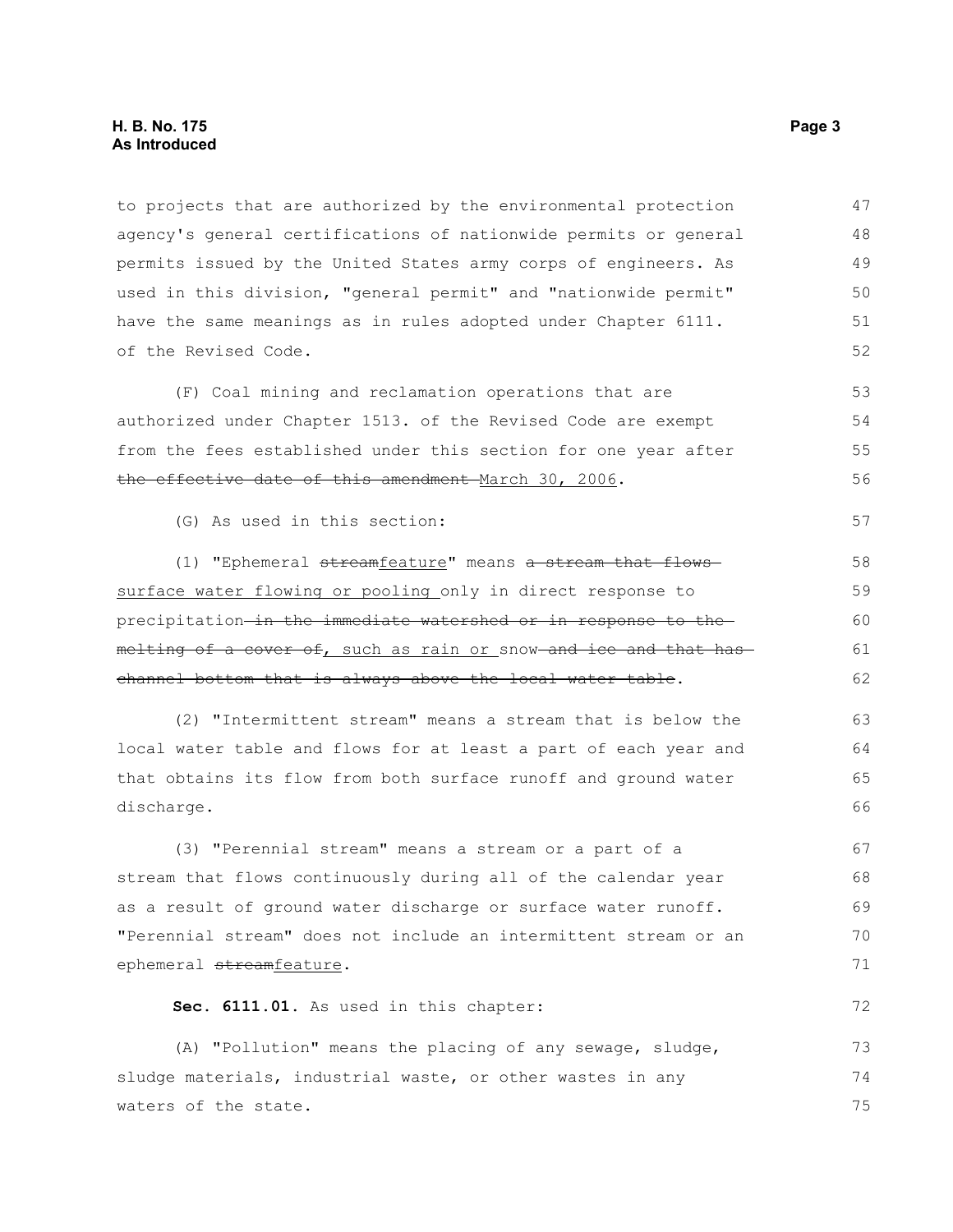## **H. B. No. 175** Page 4 **As Introduced**

(B) "Sewage" means any liquid waste containing sludge, sludge materials, or animal or vegetable matter in suspension or solution, and may include household wastes as commonly discharged from residences and from commercial, institutional, or similar facilities. 76 77 78 79 80

(C) "Industrial waste" means any liquid, gaseous, or solid waste substance resulting from any process of industry, manufacture, trade, or business, or from the development, processing, or recovery of any natural resource, together with such sewage as is present. 81 82 83 84 85

(D) "Other wastes" means garbage, refuse, decayed wood, sawdust, shavings, bark, and other wood debris, lime, sand, ashes, offal, night soil, oil, tar, coal dust, dredged or fill material, or silt, other substances that are not sewage, sludge, sludge materials, or industrial waste, and any other "pollutants" or "toxic pollutants" as defined in the Federal Water Pollution Control Act that are not sewage, sludge, sludge materials, or industrial waste. 86 87 88 89 90 91 92 93

(E) "Sewerage system" means pipelines or conduits, pumping stations, and force mains, and all other constructions, devices, appurtenances, and facilities used for collecting or conducting water-borne sewage, industrial waste, or other wastes to a point of disposal or treatment, but does not include plumbing fixtures, building drains and subdrains, building sewers, and building storm sewers.

(F) "Treatment works" means any plant, disposal field, lagoon, dam, pumping station, building sewer connected directly to treatment works, incinerator, or other works used for the purpose of treating, stabilizing, blending, composting, or holding sewage, sludge, sludge materials, industrial waste, or 101 102 103 104 105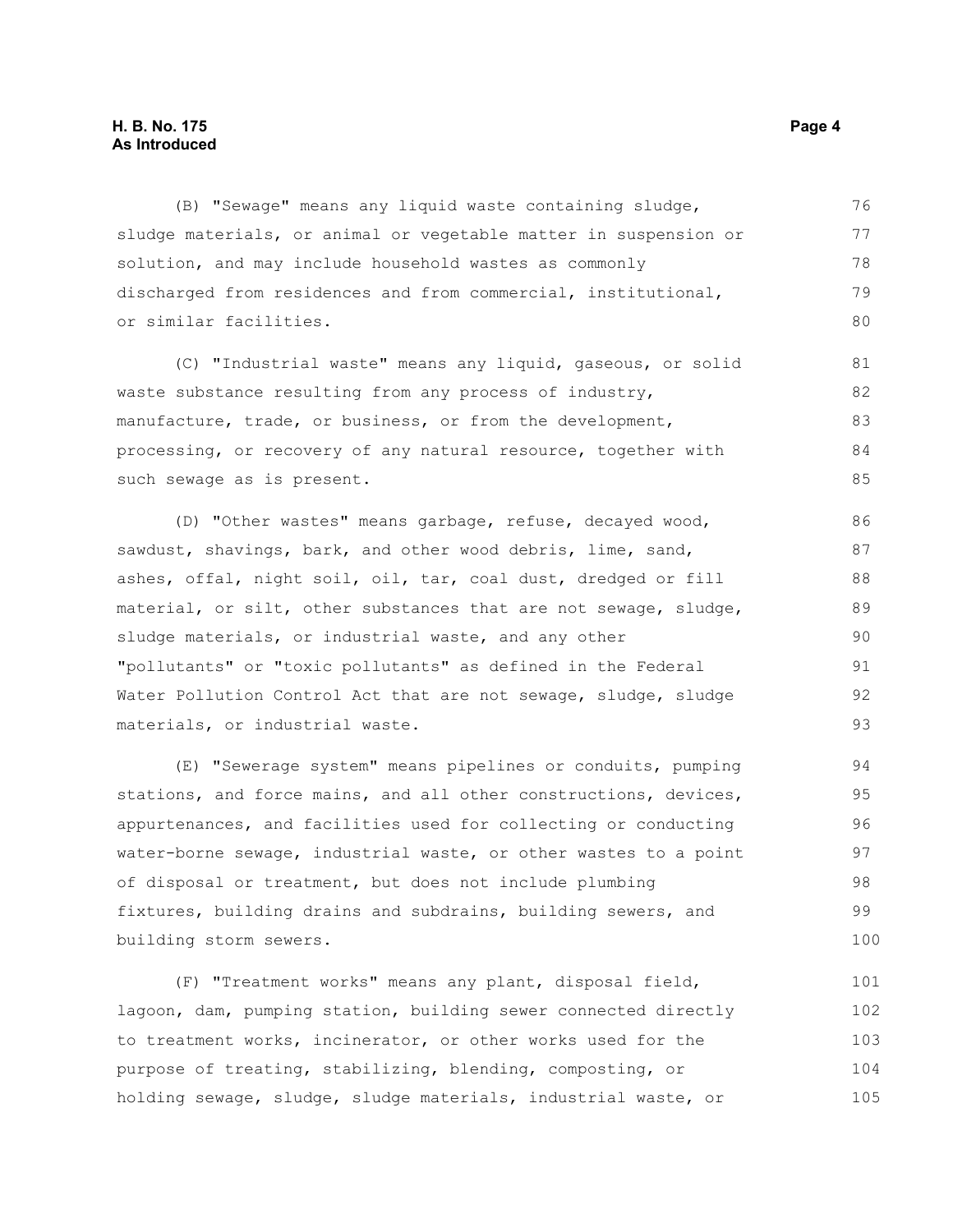other wastes, except as otherwise defined.

(G) "Disposal system" means a system for disposing of sewage, sludge, sludge materials, industrial waste, or other wastes and includes sewerage systems and treatment works. 107 108 109

(H) "Waters of the state" means all streams, lakes, ponds, marshes, watercourses, waterways, wells, springs, irrigation systems, drainage systems, and other bodies or accumulations of water, surface and underground, natural or artificial, regardless of the depth of the strata in which underground water is located, that are situated wholly or partly within, or border upon, this state, or are within its jurisdiction, except those private waters that do not combine or effect a junction with natural surface or underground waters. "Waters of the state" does not include an ephemeral feature. 110 111 112 113 114 115 116 117 118 119

(I) "Person" means the state, any municipal corporation, any other political subdivision of the state, any person as defined in section 1.59 of the Revised Code, any interstate body created by compact, or the federal government or any department, agency, or instrumentality thereof.

(J) "Industrial water pollution control facility" means any disposal system or any treatment works, pretreatment works, appliance, equipment, machinery, pipeline or conduit, pumping station, force main, or installation constructed, used, or placed in operation primarily for the purpose of collecting or conducting industrial waste to a point of disposal or treatment; reducing, controlling, or eliminating water pollution caused by industrial waste; or reducing, controlling, or eliminating the discharge into a disposal system of industrial waste or what would be industrial waste if discharged into the waters of the state. 125 126 127 128 129 130 131 132 133 134 135

106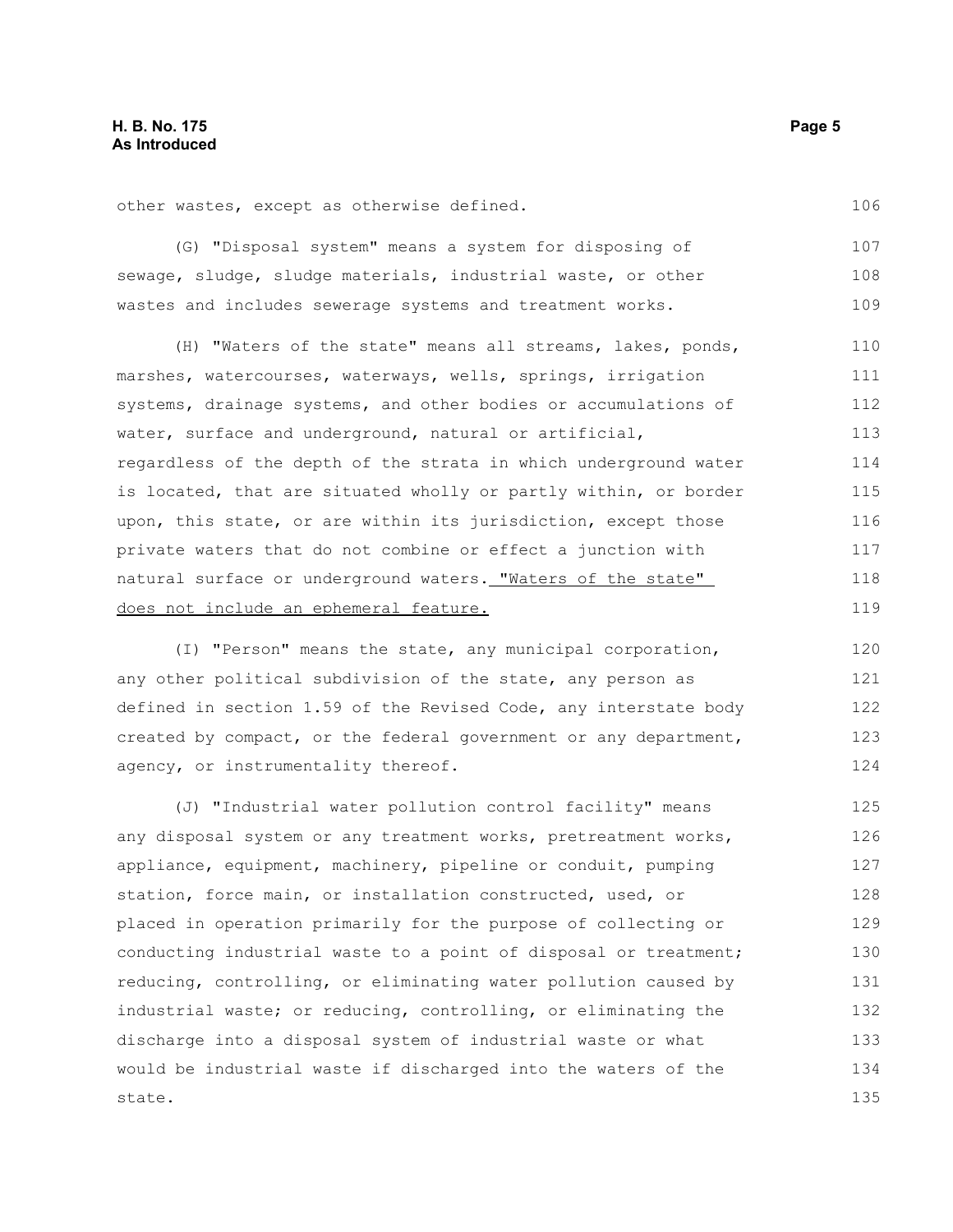## **H. B. No. 175** Page 6 **As Introduced**

(K) "Schedule of compliance" means a schedule of remedial measures including an enforceable sequence of actions or operations leading to compliance with standards and rules adopted under sections 6111.041 and 6111.042 of the Revised Code or compliance with terms and conditions of permits set under division (J) of section 6111.03 of the Revised Code. 136 137 138 139 140 141

(L) "Federal Water Pollution Control Act" means the "Federal Water Pollution Control Act Amendments of 1972," 86 Stat. 886, 33 U.S.C.A. 1251, as amended by the "Clean Water Act of 1977," 91 Stat. 1566, 33 U.S.C.A. 1251, and all other amendments to that act. 142 143 144 145 146

(M) "Historically channelized watercourse" means the portion of a watercourse on which an improvement, as defined in divisions (C)(2) to (4) of section 6131.01 of the Revised Code, was constructed pursuant to Chapter 940., 6131., or 6133. of the Revised Code or a similar state law that preceded any of those chapters and authorized such an improvement.

(N) "Sludge" means sewage sludge and a solid, semi-solid, or liquid residue that is generated from an industrial wastewater treatment process and that is applied to land for agronomic benefit. "Sludge" does not include ash generated during the firing of sludge in a sludge incinerator, grit and screening generated during preliminary treatment of sewage in a treatment works, animal manure, residue generated during treatment of animal manure, or domestic septage. 153 154 155 156 157 158 159 160

(O) "Sludge materials" means solid, semi-solid, or liquid materials derived from sludge and includes products from a treatment works that result from the treatment, blending, or composting of sludge. 161 162 163 164